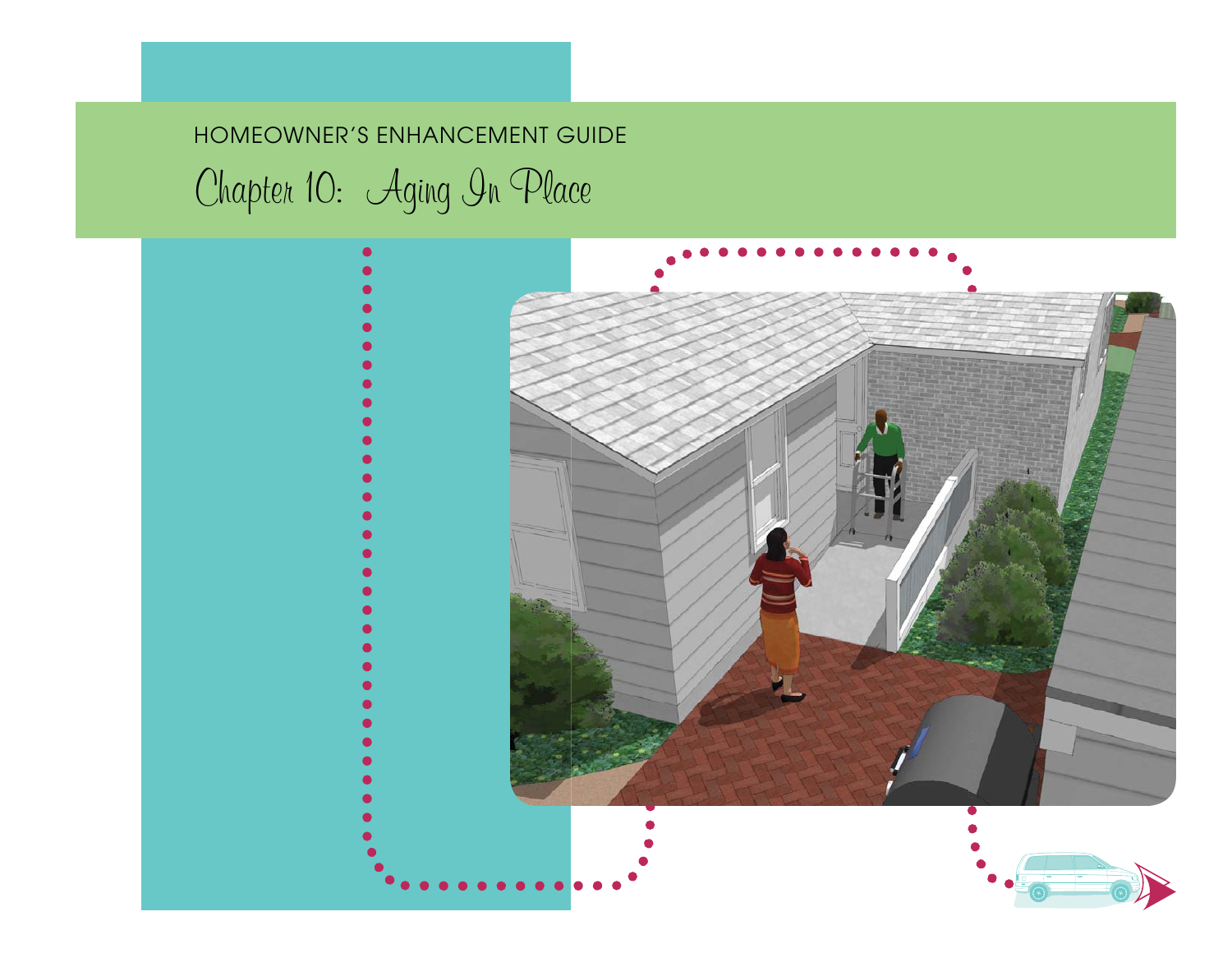# **WHAT IS AGING IN PLACE?**

**104**

 $\mu$  ging in place is also called universal design. As it relates to design and construction, it combines ease of use for all ages and ability levels with safety for all occupants. With a little advance planning, the ideas in this chapter can be incorporated seamlessly and invisibly into a remodeling project or new addition.

Many of these suggestions are low in cost but can make a tremendous difference if you become temporarily or permanently disabled or wish to stay in your home as you age.

The baby boomers, born between 1946 and 1964, account for almost 27% of the population of the United States - 77 million people. As they age, many will develop functional limitations, some severe. By the time the average American is 75 years old, there is a greater than 50% chance that they will have a functional limitation, and a 20% chance that their limitation will be severe.

Most seniors, 85%, want to age in place but 90% of their houses will not allow them to remain at home as they develop functional limitations. By making improvements now, we can create lifetime homes that can age with their owners and have features that will help the house sell when the time comes.



This bathroom view shows how an accessible sink, grab bars, and a shower with a wide door and a fold-down seat can be easily incorporated into a universal design.

#### **AARP**

The American Association of Retired Persons, AARP, website offers more detailed information on retrofits to your home.

**www.aarp.org**

#### **NAHB - CAPS**

The National Association of Homebuilders maintains a listof certified aging-in-place specialists.

**www.nahb.org/caps**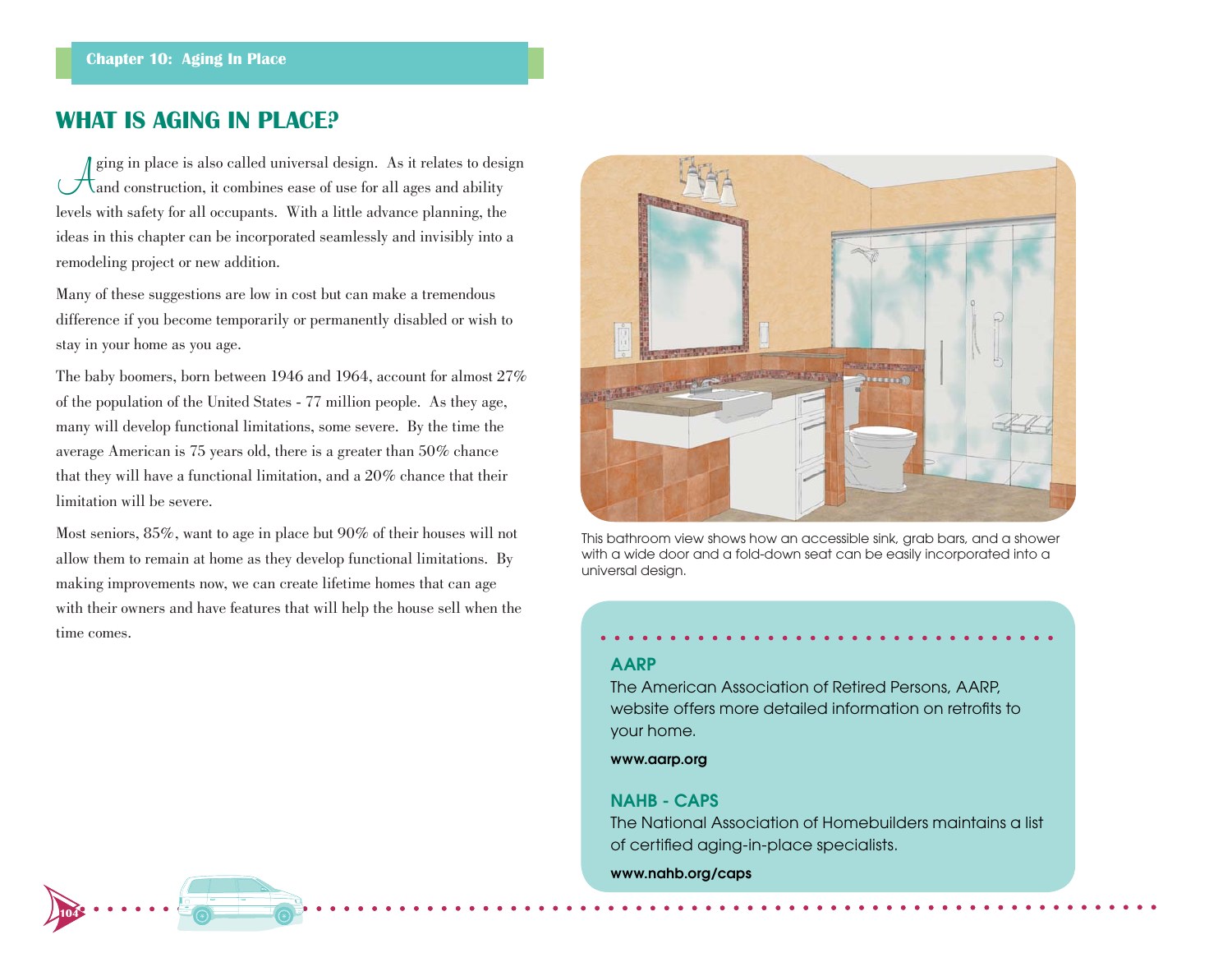# **WHAT CAN YOU DO?**

**105**

#### **OUTSIDE**

#### **Spend less time maintaining the yard and exterior of the house!**

- **1. Plant low-maintenance shrubs and trees. Many plants are** offered in dwarf varieties that will grow more slowly and mature at a small size, therefore, reducing the need to prune frequently.
- **2.** Leave brick unpainted. Natural brick surfaces are low-maintenance.
- **3.** Install low-maintenance siding. Many options are available including fiber-cement, vinyl, and metal. Compare warranties and recycled content.
- **4.** Provide a step-free, 2'10" wide entrance from the walkway, driveway, decks, and patio spaces into the main level of the house.

#### **CARPORT/GARAGE**

#### **Don't add on without looking at these considerations!**

- Consider a sloped pad/floor to eliminate the need for a ramp.
- **2.** Ensure that the height and width can accommodate a lift and raised roof van.

#### **ENTRY**

**It's easy to make the transition from outside to inside accessible and safe!**

- **INSTALL** a sensor light at the entry.
- ●**LOCATE** the doorbell at an accessible level.
- ●**ADD** both high and low peepholes for safety.
- $\bullet$ **INCLUDE** a bench to put packages on while opening the door.

#### **FLOOR PLAN**

If you're remodeling, plan ahead and update your floor plan!

- **REMOVE** any existing steps between rooms on the same level.
- **C** LOCATE a bedroom and full bathroom on the main living level.
- **LEAVE** a 5'0" turn space in the main living area, kitchen, and at least one bedroom and bathroom.
- ●**PROVIDE** a hallway at least 2'10" wide.
- **CONSIDER** an addition with universal design features that can serve as a children's playroom, home office, room for caregiver or be easily converted for an aging parent.

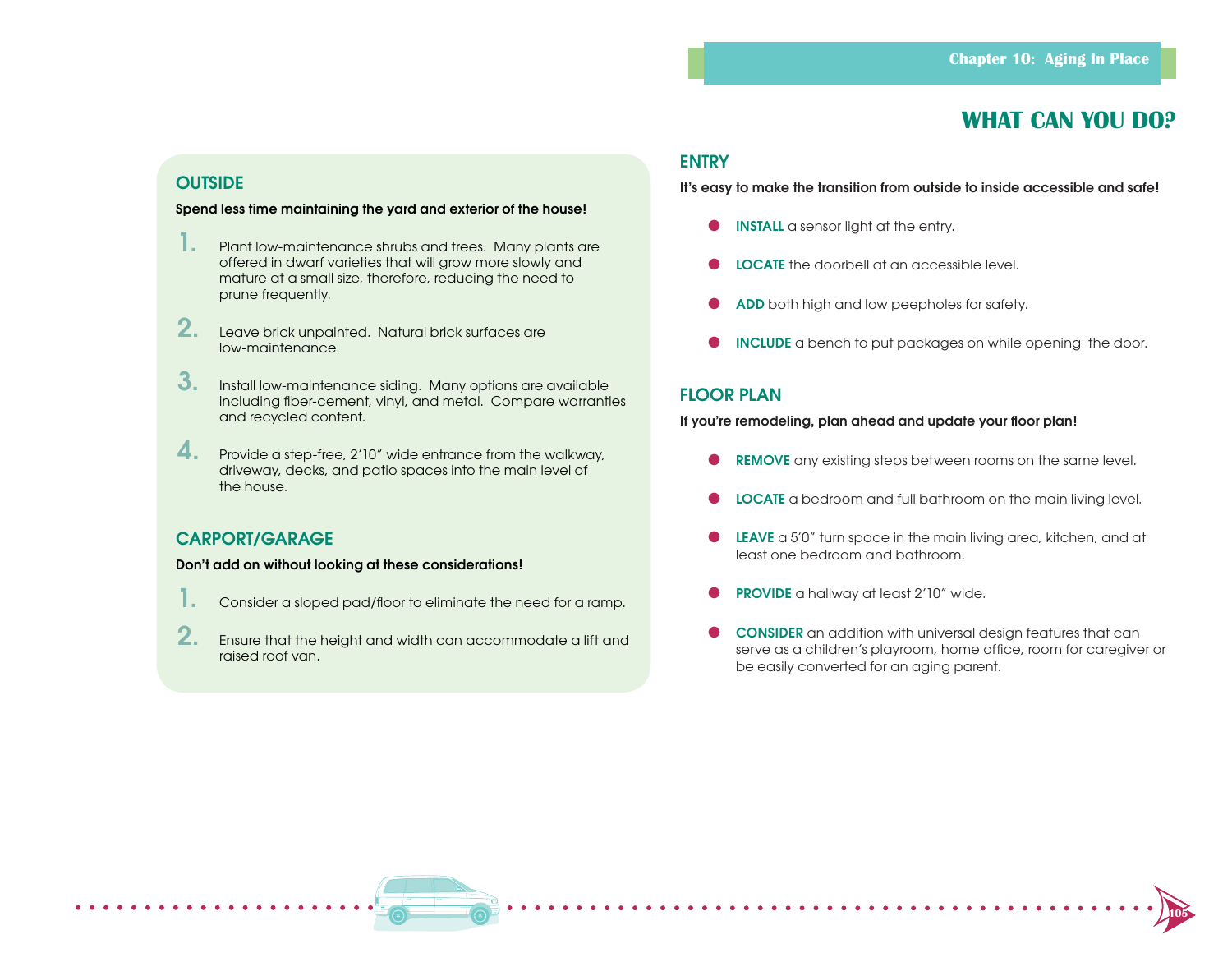# **WHAT CAN YOU DO?, continued**



Simple modifications such as increased doorway width and planning for a 5'0" turning radius in major rooms will increase the functionality of your house should a family member experience decreased mobility. This diagram shows an appropriate turning radius at the front door, in the kitchen, and in the new accessible bathroom as denoted by the blue circles.

# **MAKE YOUR OWN HOME EMERGENCY EXIT PLAN**

The ReadyAmerica website of the Federal Emergency Management Administration (FEMA) provides a number of readiness publications available for download including how to develop an emergency exit plan.

**www.ready.gov/america/publications/allpubs.html**

**106**

#### **INTERIOR OPENINGS**

#### **Do you know how wide your doorways are now?**

- **INCREASE** the width of doorways to at least 2'10" wide to allow clear passage.
- ●**USE** lever handles instead of doorknobs.
- ●**PLACE** new windows so that sill height is lower for ease of operation.



Lever handles are easier to grip than traditional doorknobs.

**Develop a HOME EMERGENCY EXIT PLAN and test it out - ESPECIALLY if there are family members with decreased mobility.**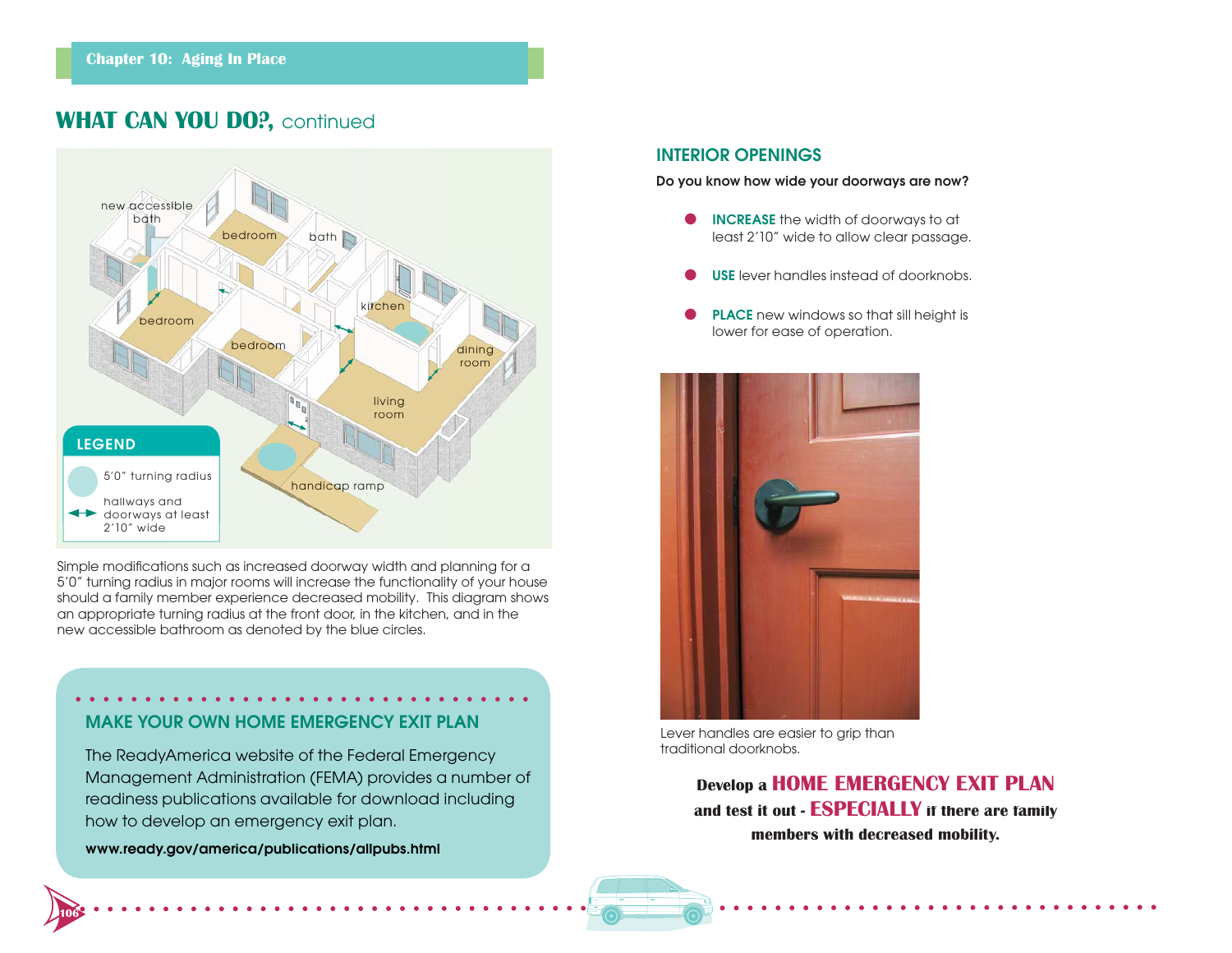# **WHAT CAN YOU DO?, continued**

#### **DID YOU KNOW?**

55% of all fall injuries among those 65 and older occur in the home, another 23% outside, near the house.

Source: AARP

**A simple injury can make some of these improvements necessary.**



- $\bullet$  Incorporate handrails on both sides of the stairways.
- Ensure that there is adequate stairway lighting.
- Consider use of contrasting colors on treads and risers andfor top and bottom steps.
- ● New stairways should be at least 4' wide to accommodate a future lift.

## **STAIRWAYS, LIFTS, ELEVATORS ELECTRICAL, LIGHTING & HVAC FLOORING SURFACES**

**Update wiring and switches and bring your house into the 21st century!** 



- ● Place wall switches no higher than 48" from the floor. Raise receptacles to no less than 15" from the floor.
- ● Replace conventional light switches with rocker, touch or motion sensor switches.
- ● Wire the house for intercom, security, and computers.
- Place HVAC equipment so that filters are easily accessible.

Test how safe your floors are by **walking through your house at night, without the lights on.**



- $\bullet$  Use slip-resistant, glarefree, smooth surfaces throughout house.
- ● Choose low-pile carpet with firm padding for carpeted areas.
- ● Indicate a change in surface levels with a color or texture contrast.

**107**